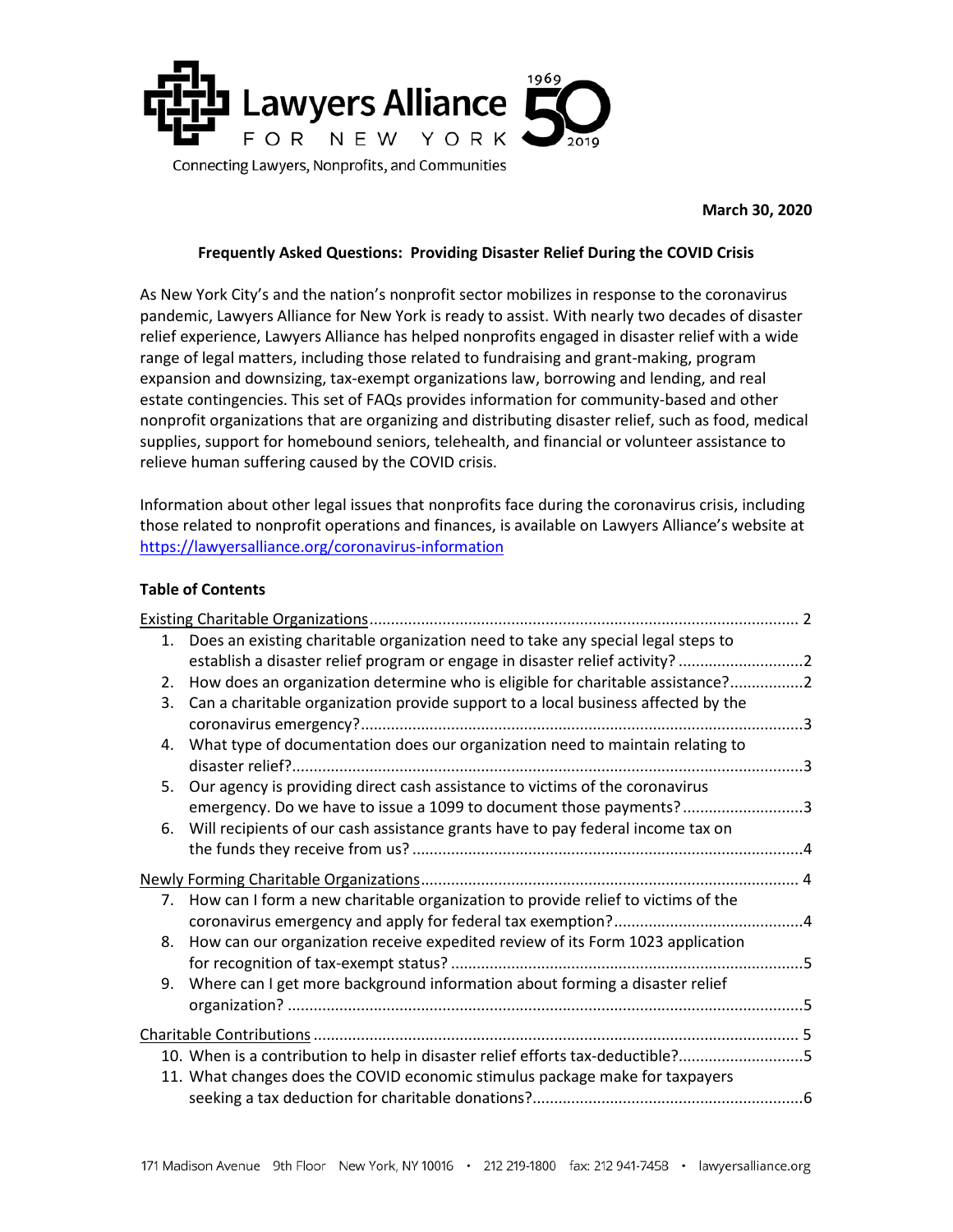| 12. What are a not-for-profit organization's obligations regarding documentation of     |  |
|-----------------------------------------------------------------------------------------|--|
|                                                                                         |  |
| 13. Is there a gift tax if someone gives a gift directly to an individual or through an |  |
|                                                                                         |  |

# **Existing Charitable Organizations**

### **1. Does an existing charitable organization need to take any special legal steps to establish a disaster relief program or engage in disaster relief activity?**

If the disaster relief program will be ongoing, rather than a one-time fundraiser to benefit a local disaster relief program, the Board of Directors or Executive Director should check the organization's certificate of incorporation to ensure that the planned activities fall within the organization's current corporate purposes. If not, the organization may need to amend its certificate to change or add to the purposes, which for a New York charitable not-forprofit corporation requires action by the members or Board and approval by the state Attorney General's Charities Bureau.<sup>[1](#page-1-0)</sup> The Board may also adopt resolutions authorizing disaster-related activity. If the organization plans to distribute funds for disaster relief, the Board should adopt resolutions establishing such a disaster relief program, an appropriate mission statement, and guidelines for distributing funds. Most organizations have the authority to organize a one-time disaster relief program, such as a drive up collection of canned food items to benefit local food pantries, without amending organizational documents.

#### **2. How does an organization determine who is eligible for charitable assistance?**

As a general rule, charitable organizations support individuals who are financially needy or otherwise distressed. During and in the immediate aftermath of a crisis, it may not be necessary for charitable organizations to conduct a needs-based assessment. By way of example, the IRS has noted that all victims of flooding will need dry clothing and food in the days immediately following the event. Likewise, it is reasonable to assume that vulnerable people confined to their homes during the coronavirus emergency will need help obtaining food and prescriptions. As time passes, however, and individuals with financial means are able to use their own resources to recover from the disaster, charitable organizations' resources should be directed towards those without sufficient resources to help themselves.<sup>[2](#page-1-1)</sup>

<span id="page-1-1"></span><span id="page-1-0"></span> $1$  New York Not-for-Profit Corporation Law § 804. For guidance on the steps for amending the corporate purposes of a New York not-for-profit corporation, see the Attorney General Office's publication at [https://charitiesnys.com/pdfs/Procedures-for-Forming-and-Changing-NFP.pdf.](https://charitiesnys.com/pdfs/Procedures-for-Forming-and-Changing-NFP.pdf)  $2$  See IRS Pub. 3833, Disaster Relief: Providing Assistance Through Charitable Contributions, [www.irs.gov/pub/irs-pdf/p3833.pdf.](http://www.irs.gov/pub/irs-pdf/p3833.pdf)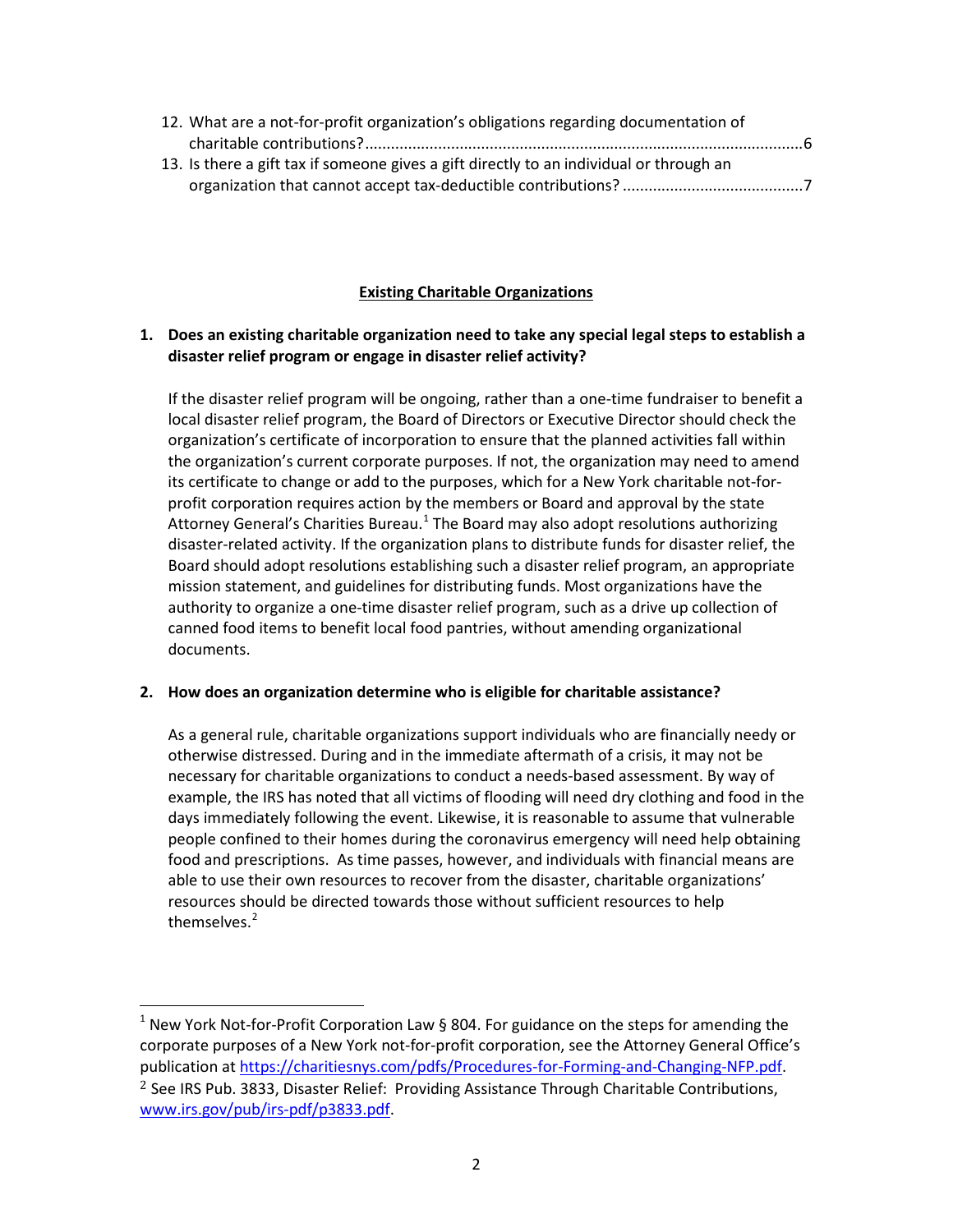# **3. Can a charitable organization provide support to a local business affected by the coronavirus emergency?**

Charitable organizations are able to provide emergency-related relief to businesses when aid is provided to individual business owners who are financially needy or otherwise distressed, to combat community deterioration, or when the aid lessens the burdens of government. For example, if businesses were vandalized while they were closed for the coronavirus emergency, a charitable organization could provide economic support to clean them up. Ongoing charitable support for a viable business would not be appropriate, however. Charities that aid businesses should have criteria and procedures in place to determine who is eligible and when aid should be discontinued.<sup>[3](#page-2-0)</sup> They also should take steps to ensure such assistance is a reasonable means of accomplishing their charitable purpose and does not result in improper private inurement.

# **4. What type of documentation does our organization need to maintain relating to disaster relief?**

An organization distributing short-term emergency aid should track the type of assistance provided, distribution criteria, estimated number of victims helped, date and place of distribution, expenses, and intended charitable purpose. Nonprofits involved in longer term relief and response should maintain more detailed records, including information about how their services furthered their charitable purposes, the identity of the recipients, criteria and process used to establish that recipients are needy, and any relationship between aid recipients and related parties.

The Form 990 and Form 990-EZ, which public charities file annually with the IRS, expects organizations to describe their disaster relief activities in the Statement of Program Service Accomplishments if this is one of the three largest program areas based on incurred expenses. Form 990 Schedule I records grants or other assistance to individuals.<sup>[4](#page-2-1)</sup>

### **5. Our agency is providing direct cash assistance to victims of the coronavirus emergency. Do we have to issue a 1099 to document those payments?**

No, assuming the person to whom the cash assistance is being given is a member of a charitable class entitled to assistance, a 1099 does not have to be issued. That is because the payments are not being made in exchange for services in the course of the agencies' business. $5$ 

<span id="page-2-0"></span> $3$  See IRS Pub. 3833, Disaster Relief: Providing Assistance Through Charitable Contributions, [www.irs.gov/pub/irs-pdf/p3833.pdf.](http://www.irs.gov/pub/irs-pdf/p3833.pdf)

<span id="page-2-1"></span><sup>4</sup> See IRS website for information on annual filing, at [https://www.irs.gov/charities-non](https://www.irs.gov/charities-non-profits/required-filing-form-990-series)[profits/required-filing-form-990-series.](https://www.irs.gov/charities-non-profits/required-filing-form-990-series) Instructions for Form 990

Return of Organization Exempt From Income Tax are at [https://www.irs.gov/pub/irs](https://www.irs.gov/pub/irs-pdf/i990.pdf)[pdf/i990.pdf.](https://www.irs.gov/pub/irs-pdf/i990.pdf)<br><sup>5</sup> See 2020 Instructions to Form 1099 (indicating that "payments for services performed for a

<span id="page-2-2"></span>trade or business by people not treated as its employees" are reported on a Form 1099-NEC);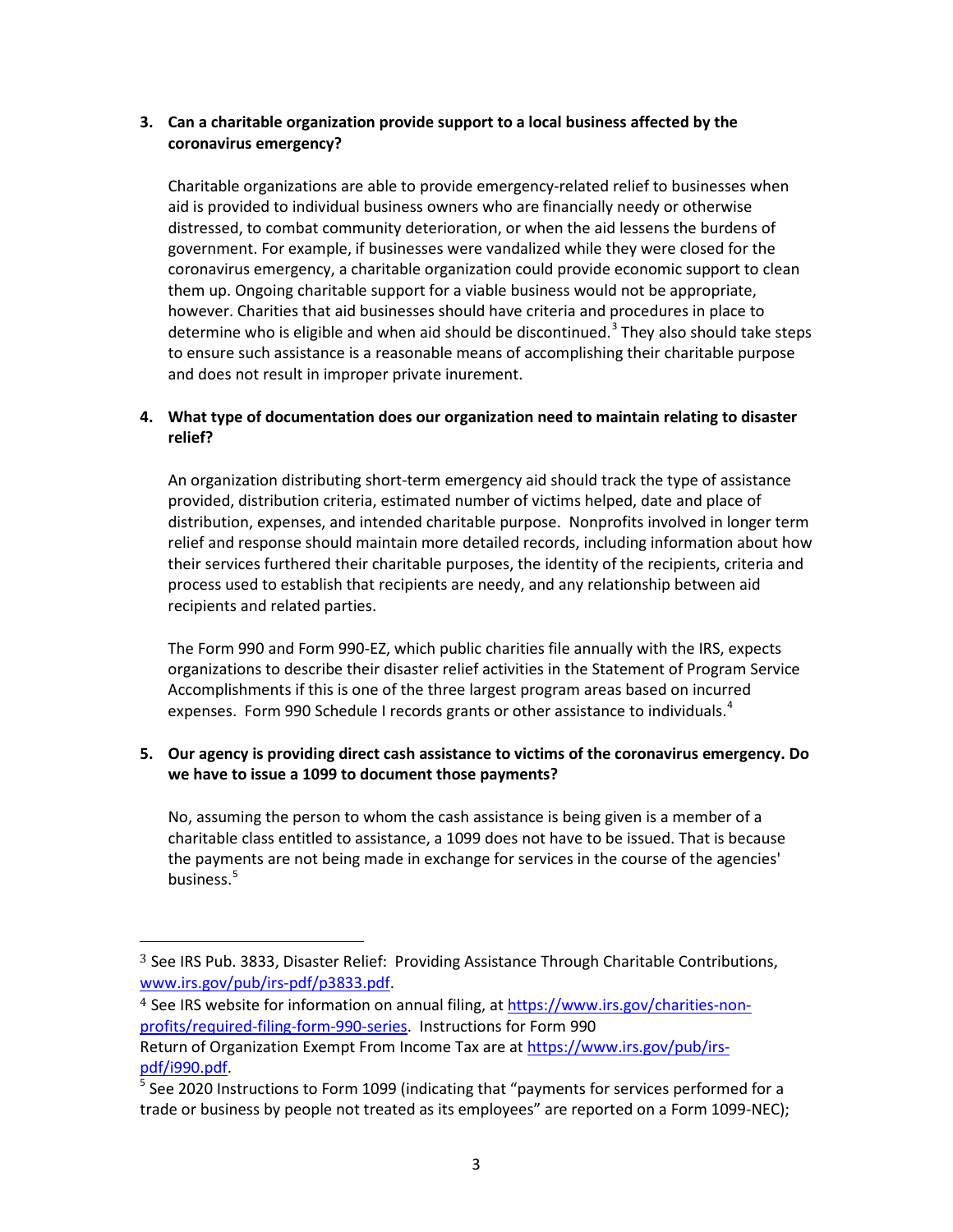### **6. Will recipients of our cash assistance grants have to pay federal income tax on the funds they receive from us?**

Probably not. The Internal Revenue Code excludes gifts from income. The IRS has recognized that need-based payments by charities are excludible from income as gifts. Further, Internal Revenue Code section 139 excludes "qualified disaster relief payments" from income. Such payments include amounts paid to an individual to reimburse or pay reasonable living expenses for housing, food, clothing, transportation, medical care and funeral expenses. Payments must be made on account of a Presidentially declared disaster, one triggered by terrorism or military action, or one declared under state or local law. There is no dollar limit on the amount that can be excluded under this provision, nor a restriction on who may be the payer. However, to be eligible a payment cannot be reimbursed by insurance or otherwise.

### **Newly Forming Charitable Organizations**

### **7. How can I form a new charitable organization to provide relief to victims of the coronavirus emergency and apply for federal tax exemption?**

First, at the state level, the organization must be created in the form of a nonprofit corporation, trust or unincorporated association. In New York, charitable organizations generally must register with the state's Charities Bureau (in the Attorney General's office) before soliciting funds for charitable purposes.<sup>[6](#page-3-0)</sup> It may also be necessary to register in other states where the organization will raise charitable funds. As legal entities, nonprofit organizations must have a properly elected Board of Directors, adopt bylaws to set forth governance procedures, and implement an appropriate conflict of interest policy.

The organization also must qualify to do business in any state (other than the state of incorporation) in which it intends to do business. So, for example, if you form a corporation in New York but expect to provide services in New York, New Jersey and Connecticut, it will be necessary to qualify to do business in New Jersey and Connecticut.

At the federal level, the entity must submit an application to the IRS for recognition of its tax exempt status on Form 1023 or 1023-EZ, and it must seek classification as a public charity or private foundation. To qualify as exempt under Section  $501(c)(3)$  of the Internal Revenue Code, the organization, among other things, must be organized and operated for charitable purposes and serve public, rather than private, interests. Generally, disaster relief programs

I 2020 Instructions for Form 1099-NEC (stating that non-employee compensation must be reported when "(1) you made the payment to someone who is not your employee; [and] (2) you made the payment for services in the course of your trade or business (including government agencies and nonprofit organizations)…").

<span id="page-3-0"></span><sup>6</sup> Se[e www.charitiesnys.com](http://www.charitiesnys.com/) for the Attorney General Office's information on the registration statement and annual financial reports to be filed by charitable organizations operating in New York. For guidance on the steps to create a new not-for-profit corporation in New York, see the Attorney General Office's publication at [https://charitiesnys.com/pdfs/Procedures-for-Forming](https://charitiesnys.com/pdfs/Procedures-for-Forming-and-Changing-NFP.pdf)[and-Changing-NFP.pdf.](https://charitiesnys.com/pdfs/Procedures-for-Forming-and-Changing-NFP.pdf)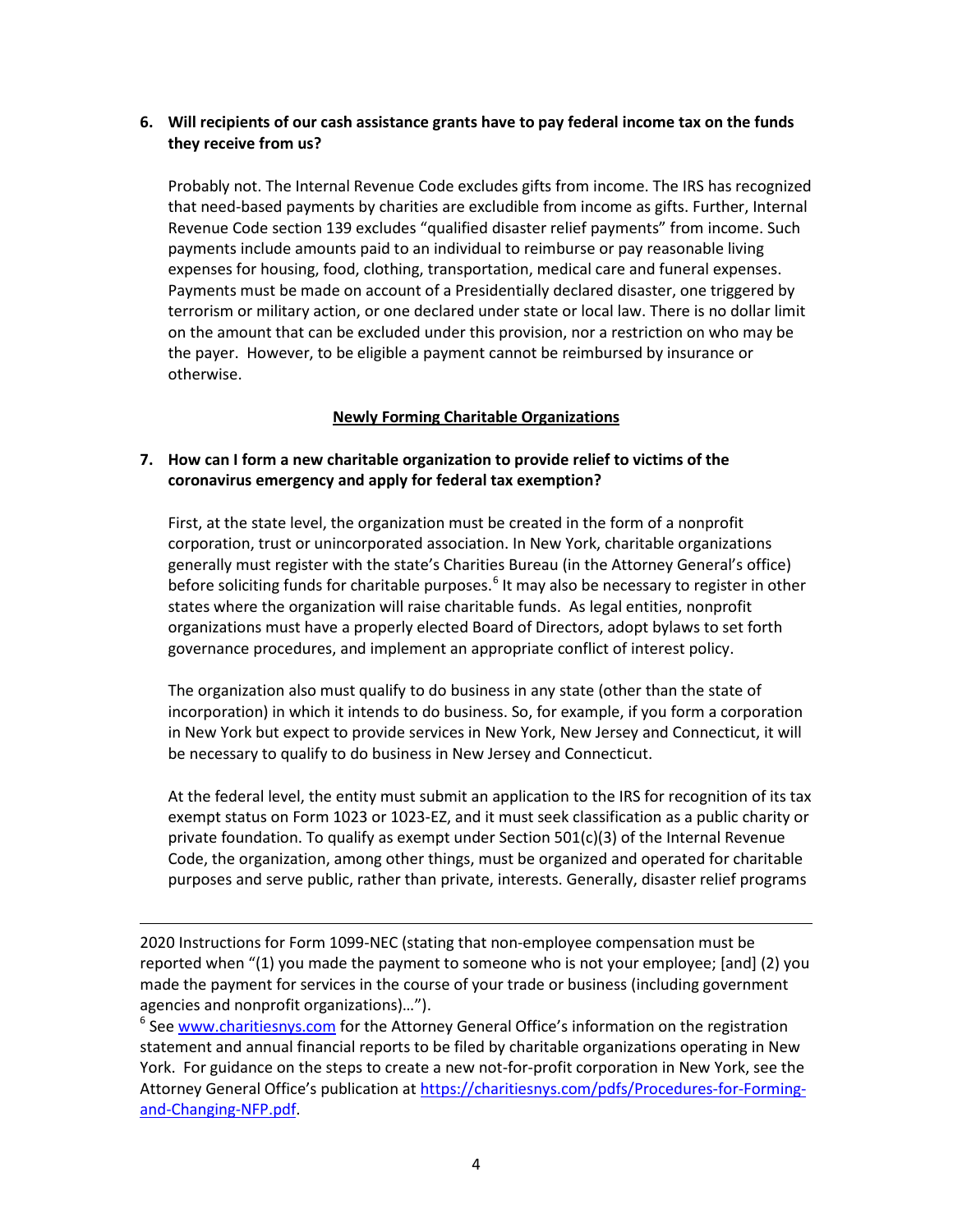are exempt on the ground that they are formed for the relief of the distressed, but an organization also may seek to establish that is charitable on other grounds. Disaster relief organizations also must have in place a set of objective criteria to make distributions. In addition, the organization must serve a large or indefinite group rather than particular, preselected individuals. See the answer to Question 2 above for a discussion of the guidelines that a 501(c)(3) tax exempt organization must follow to determine who is eligible for charitable assistance.

# **8. How can our organization receive expedited review of its Form 1023 application for recognition of tax-exempt status?**

It can take several weeks or months for the IRS to review an application, although the IRS usually reviews the shorter Form 1023-EZ quickly. In response to prior disasters, the IRS has instituted a special expedited review and approval process for new organizations seeking tax-exempt status to provide disaster and hardship relief to victims. Check the IRS website, [https://www.irs.gov,](https://www.irs.gov/) before filing the application for federal tax exemption.

# **9. Where can I get more background information about forming a disaster relief organization?**

Check the IRS homepage a[t https://www.irs.gov](https://www.irs.gov/) and IRS webpage on Disaster Relief Resources for Charities and Contributors[, https://www.irs.gov/charities-non](https://www.irs.gov/charities-non-profits/charitable-organizations/disaster-relief-resources-for-charities-and-contributors)[profits/charitable-organizations/disaster-relief-resources-for-charities-and-contributors,](https://www.irs.gov/charities-non-profits/charitable-organizations/disaster-relief-resources-for-charities-and-contributors) for updates, and review the IRS Disaster Relief publication available a[t www.irs.gov/pub/irs](http://www.irs.gov/pub/irs-pdf/p3833.pdf)[pdf/p3833.pdf.](http://www.irs.gov/pub/irs-pdf/p3833.pdf)

# **Charitable Contributions**

# **10. When is a contribution to help in disaster relief efforts tax-deductible?**

An individual or corporation that itemizes deductions will be eligible to claim a federal income tax deduction for contributions made to an organization deemed "charitable" within the meaning of Section 170(c)(2) of the Internal Revenue Code ("IRC"). These are deemed "qualified" organizations. This only includes some, but not all, organizations that are exempt from federal taxes. It includes organizations exempt under IRC sections 501(c)(3) (charitable organizations), 501(e) (cooperative hospital service organizations), 501(f) (cooperative service organizations of certain educational organizations), and 501(k) (nonprofit childcare organizations). It does not include, for example, organizations exempt under IRC section 501(c)(4) (advocacy, lobbying, and political organizations) or 501(c)(5) (labor unions and agricultural associations).<sup>[7](#page-4-0)</sup>

Question 11 discusses changes in federal law, in light of COVID-19 economic relief package adopted by Congress in March 2020, to allow for a deduction by non-itemizers and raise the cap on how much is deductible.

<span id="page-4-0"></span><sup>&</sup>lt;sup>7</sup> IRS Pub. 526, Charitable Contributions, p. 2[, https://www.irs.gov/pub/irs-pdf/p526.pdf](https://www.irs.gov/pub/irs-pdf/p526.pdf)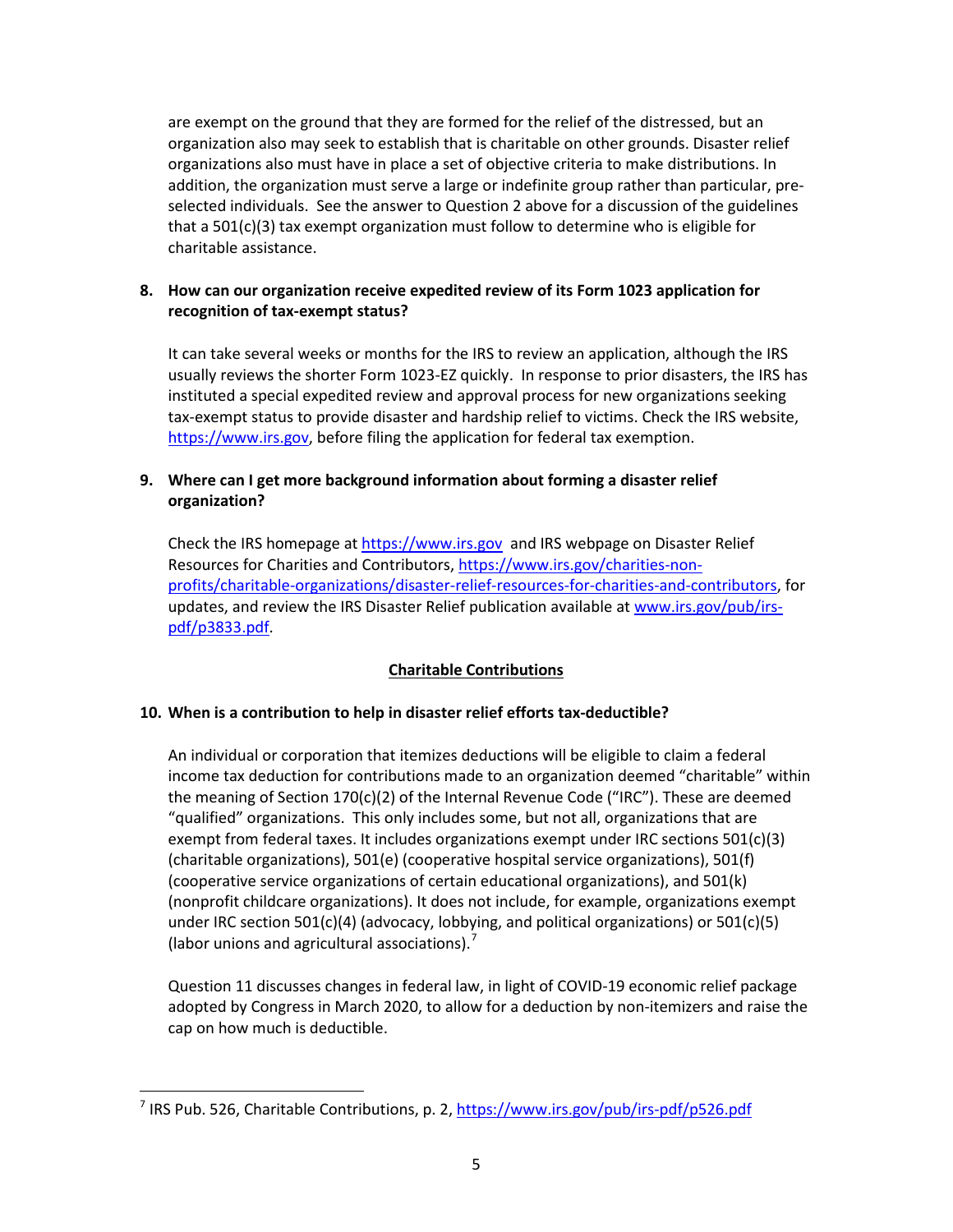Organizations claiming exemption under section  $501(c)(3)$  must seek recognition of their exemption by filing Form 1023 with the IRS and will receive a "determination letter" confirming exempt status. Churches, temples, synagogues, mosques and certain other religious organizations are not required to seek recognition of exempt status from the IRS to qualify to receive deductible contributions. A donor will also be eligible to claim a tax deduction for charitable contributions made to a state or local government. However, a donor will not be able to claim a tax deduction for a gift made directly to the family of a victim of the coronavirus emergency, or a fund established to benefit a specified individual or family, because a gift to a specified individual or family is not "charitable" within the meaning of the federal tax law.<sup>[8](#page-5-0)</sup>

Exempt organizations should maintain their determination letters on file for inspection by donors, especially those who will need confirmation of that exempt status for their records (e.g., private foundation grantors). Donors can check the IRS' Tax Exempt Organization Search page at<https://apps.irs.gov/app/eos/> to see whether an organization is listed as "On Publication 78 Data List," indicating that it is eligible to receive tax deductible contributions.

### **11. What changes does the COVID economic stimulus package make for taxpayers seeking a tax deduction for charitable donations?**

On March 27, the President signed into law the Coronavirus Aid, Relief, and Economic Security (CARES) Act.<sup>[9](#page-5-1)</sup> Among its many provisions are a few related to charitable giving. Taxpayers who do not itemize may claim a deduction, from their gross income, of up to \$300 in cash contributions made in 2020 to a qualified charity. This new above-the-line deduction can be claimed on tax forms next year. The law removes the cap on deductible contributions for individuals who itemize, which is 60 percent of adjusted gross income (AGI) for 2019 donations, making it 100 percent of AGI for taxable years starting January 1, 2020.

For corporations, the CARES Act changes the annual limit from 10 percent to 25 percent. Deduction for food inventory donations from corporations would be available up to 25 percent of AGI, up from the current 15 percent cap.<sup>[10](#page-5-2)</sup>

### **12. What are a not-for-profit organization's obligations regarding documentation of charitable contributions?**

Taxpayers may not deduct individual contributions of \$250 or more unless they have received a contemporaneous written acknowledgment from the exempt organization that received the donation. The obligation is imposed only upon the donor, not the exempt organization, to request and obtain the acknowledgement for charitable contributions over

<span id="page-5-1"></span><span id="page-5-0"></span><sup>&</sup>lt;sup>8</sup> IRS Pub. 526, Charitable Contributions, pp. 2, 5,<https://www.irs.gov/pub/irs-pdf/p526.pdf> <sup>9</sup> For a copy of the 854-page CARES Act, see [https://www.congress.gov/116/bills/hr748/BILLS-](https://www.congress.gov/116/bills/hr748/BILLS-116hr748eas.pdf)[116hr748eas.pdf.](https://www.congress.gov/116/bills/hr748/BILLS-116hr748eas.pdf)

<span id="page-5-2"></span> $10$  See Sections 2204 and 2205 on pages 168-172 of the CARES Act for the language on charitable giving incentives.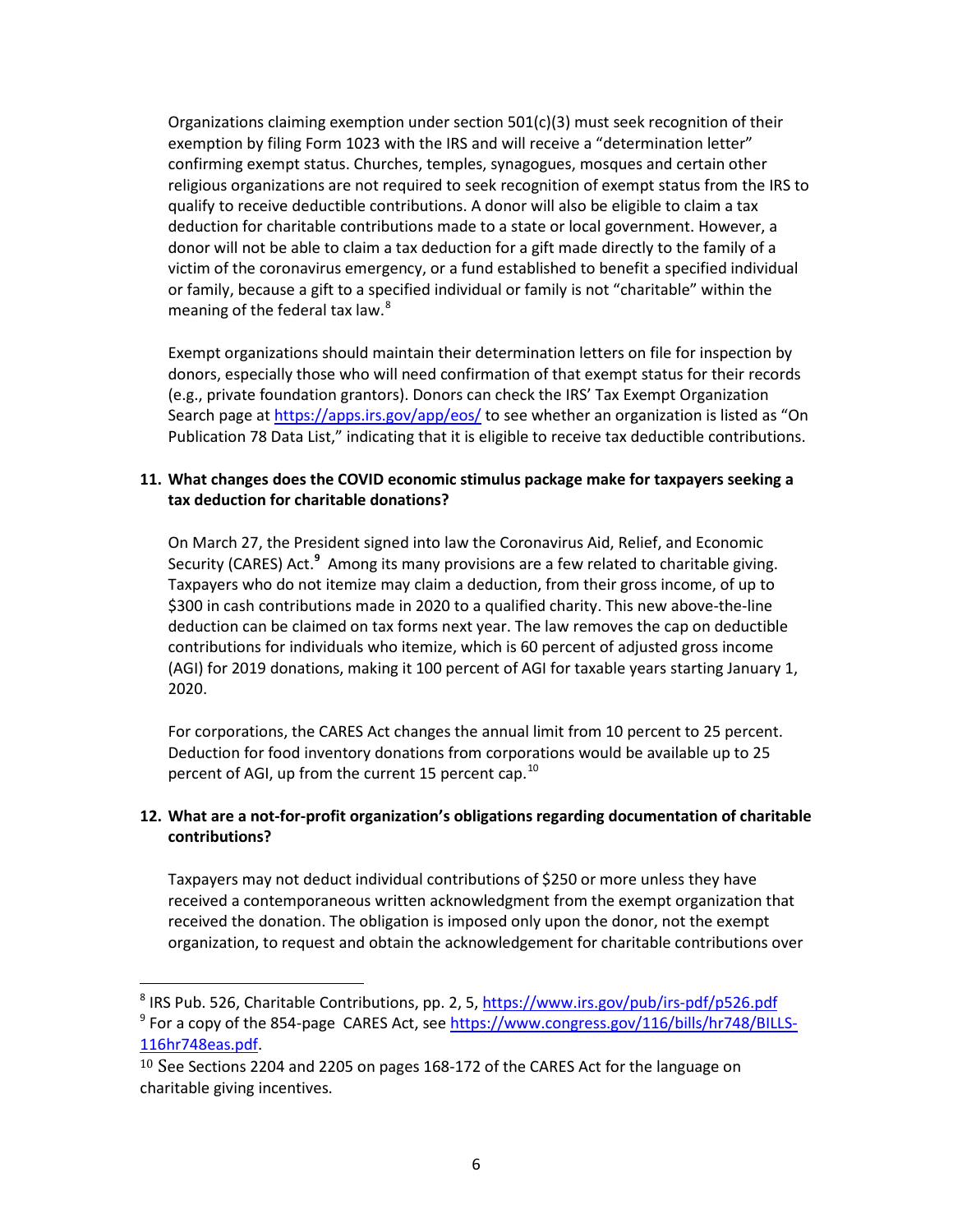\$250. However, charities are often compelled to initiate documentation in the interest of good donor relations. For quid pro quo contributions (that is, contributions in exchange for which the donor receives some benefit), the charitable organization must give the donor a written statement if the payment is over \$75 and is partly a contribution and partly in exchange for goods or services.  $11$ 

The acknowledgment must be written and should include: the amount contributed if cash, or a description of the property if non-cash; the date; a statement as to whether the charity gave anything in exchange for the contribution; and a description and good faith estimate of the value of any goods or services provided by the charity in exchange for the contribution. Additional procedures apply for non-cash contributions with a fair market value greater than \$500. In addition, the written statement to donors making a quid quo pro payment over \$75 must include a statement that the donor can deduct only the amount by which the contribution exceeds the value of any goods or services received. $^{12}$  $^{12}$  $^{12}$ 

# **13. Is there a gift tax if someone gives a gift directly to an individual or through an organization that cannot accept tax-deductible contributions?**

As explained above in response to question 10, an individual or corporation will be eligible to claim a federal income tax deduction only if the contributions are made to an organization deemed "charitable" within the meaning of Section  $170(c)(2)$  of the Internal Revenue Code. Donors may still choose to give gifts through other types of organizations, or directly to individual victims, even though such assistance does not qualify as a taxdeductible contribution. People and entities that provide gifts directly to individuals may be subject to gift tax if the value of the gift exceeds \$15,000 to a single person in the 2020 tax year.<sup>[13](#page-6-2)</sup> The amount of the exclusion may differ in other years, because it is periodically adjusted for inflation. As explained above in response to question 6, individual recipients of gifts usually are not subject to tax on the value of the gift, unless an employer provides the assistance for the benefit of an employee.

# **14. Our organization has ramped up our volunteer network. Will our volunteers be entitled to claim a tax deduction for their donated time and services?**

No, donated time and services are not tax-deductible. Although those who voluntarily provide assistance without charge to COVID victims cannot deduct the value of their time or services, they may be able to deduct certain unreimbursed out-of-pocket expenses incurred while donating these services to a qualified organization, and they should consult with their own tax advisor about specifics. **[14](#page-6-3)**

<span id="page-6-0"></span> $11$  Internal Revenue Code §170(f)(8).

<span id="page-6-1"></span> $12$  IRS, Pub. 1771, Charitable Contributions: Substantiation and Disclosure Requirements, <https://www.irs.gov/pub/irs-pdf/p1771.pdf>

<span id="page-6-2"></span><sup>&</sup>lt;sup>13</sup> Internal Revenue Code § 2503; IRS, FAQs on Gift Taxes, [https://www.irs.gov/businesses/small](https://www.irs.gov/businesses/small-businesses-self-employed/frequently-asked-questions-on-gift-taxes)[businesses-self-employed/frequently-asked-questions-on-gift-taxes](https://www.irs.gov/businesses/small-businesses-self-employed/frequently-asked-questions-on-gift-taxes)

<span id="page-6-3"></span><sup>&</sup>lt;sup>14</sup> IRS Publication 526, Charitable Contributions, a[t https://www.irs.gov/pub/irs-prior/p526--](https://www.irs.gov/pub/irs-prior/p526--2019.pdf) [2019.pdf.](https://www.irs.gov/pub/irs-prior/p526--2019.pdf)